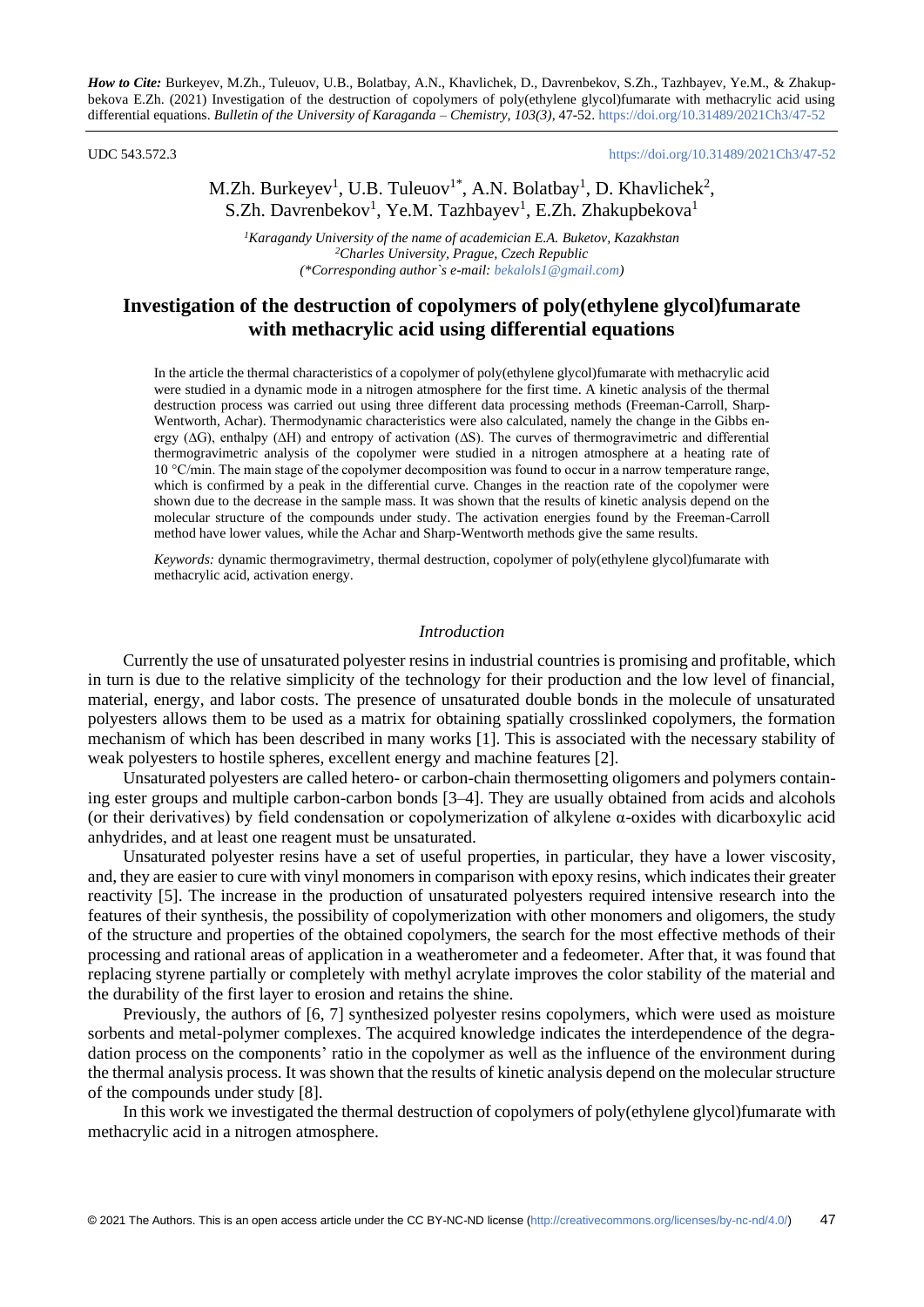### *Experimental part*

Poly(ethylene glycol)fumarate was obtained [9] by the polycondensation reaction of maleic anhydride and propylene glycol according to a standard procedure. The progress of the reaction was monitored by determining the acid number.

Copolymers of poly(ethylene glycol)fumarate (p-EGF) with methacrylic acid (MAA) were obtained [9] by copolymerization in a dioxane solution at a monomer mixture.

The study of the thermal properties of the p-EGF:MAA copolymer was carried out on a device for synchronous thermal analysis Labsys Evolution TG-DTA/DSC from Setaram in a dynamic mode in the temperature range of 30–700 °C when heated in an Al<sub>2</sub>O<sub>3</sub> crucible at a rate of 10 °C/min in an inert nitrogen medium with a flow rate of 30 ml / min. The instrument for thermogravimetric studies and heat flux were calibrated using CaCO<sub>3</sub> and in standards, respectively. The experimental data was processed using Microsoft Excel and Processing programs.

A kinetic analysis was carried out in order to determine the kinetic parameters of the decomposition of poly(ethylene glycol)fumarate with methacrylic acid.

*Freeman and Carroll method* [10]. The order of the reaction *n* and the activation energy of the reaction *E* are calculated by the equation:

$$
\frac{\left(\frac{E}{R}\right)\Delta\left(\frac{1}{T}\right)}{\Delta\log Wr} = -n + \frac{\Delta\log\left(\frac{dw}{dt}\right)}{\Delta\log Wr},\tag{1}
$$

where  $w_r = w_c - w$ ,  $w_c$  is the maximum weight loss; *w* is the total weight loss by time *t*.

*Sharp and Wentworth method* [11].

$$
\frac{\Delta \log \left(\frac{dc}{dt}\right)}{1-c} = \log \frac{A}{\beta} - \frac{E}{RT},\tag{2}
$$

where *c* is the mass fraction of the sample that reacted during the time  $t$ ;  $\beta$  is a heating rate.

*Achar method* [12].

$$
\log \left[ \frac{1}{f(\alpha)} \frac{d\alpha}{dt} \right] = \log \frac{A}{\beta} + \frac{E}{RT},
$$
\n(3)

where  $\alpha$  is the mass fraction of the sample that reacted during time *t* and  $\beta$  is a heating rate.

When linearizing the data the calculated points for all samples are placed on straight lines constructed using the least squares method, for which the slope corresponds to  $-\frac{E}{I}$ *R*  $-\frac{E}{\epsilon}$ , the cut-off section on the ordinate

corresponds to the effective order of the reaction.

*Thermodynamic characteristics change in Gibbs energy (∆G) and activation entropy (∆S).*

$$
\Delta H = E - RT \,, \tag{4}
$$

$$
\Delta G = E - RT_{\text{max}} \ln \left( k_B \frac{T_{\text{max}}}{hA} \right),\tag{5}
$$

$$
\Delta S = \frac{\Delta H - \Delta G}{T_{\text{max}}}.
$$
\n(6)

Here  $k_B$  and h are the Boltzmann and Plank's constants, respectively.  $T_{\text{max}}$  is the temperature, at which the maximum mass loss of the sample occurs.

$$
\alpha = \frac{m_i - m_i}{m_i - m_f},\tag{7}
$$

where  $m_i$ ,  $m_f$ , and  $m_f$  are the mass at the beginning, at time t, and at the end of the reaction.

#### *Results and discussion*

One of the most important applied problems in the chemistry of macromolecular compounds is the creation of heat-resistant polymer and composite materials. Therefore, the most important issue is the possibility of determining the activation energy of thermal decomposition, which is used to characterize the mechanisms of thermal destruction and stability of polymers, including using methods of dynamic thermogravimetry. The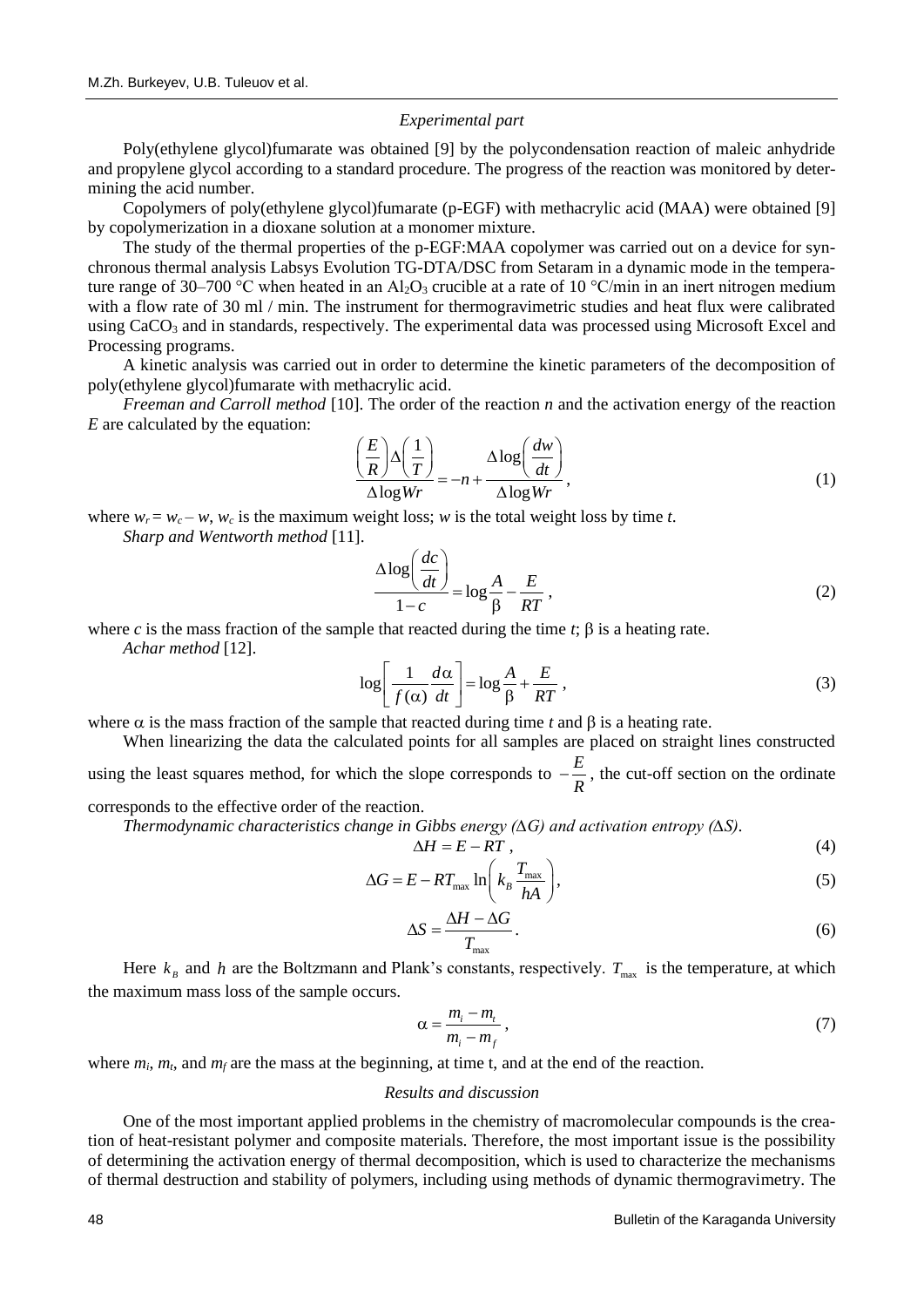main kinetic parameters of the copolymer of poly(ethylene glycol)fumarate with methacrylic acid (p-EGF:MAA) using differential methods (Freeman-Carroll, Sharp-Wentworth, Achar) were determined in the course of the study. Copolymer of poly(ethylene glycol) fumarate with methacrylic acid was heated at 10 °C/min.

The resulting curves of thermogravimetric analysis and decomposition rates are shown in Figure 1.



Figure 1. Temperature dependences of weight change (TG curve), rate of weight change (DTG) for p-EGF: MAA copolymer at initial ratios  $M_1:M_2$ , wt% — 6.65:93.35 wt% (under nitrogen atmosphere)



Figure 2. Graphical analysis results determined by the Freeman-Carroll (*a*), Sharp-Wentworth (*b*) and Achar (*c*) methods for the analyzed p-EGF:MAA samples at the M1:M2 ratios, wt.%: 6.65:93.35; with a heating rate of 10 deg/min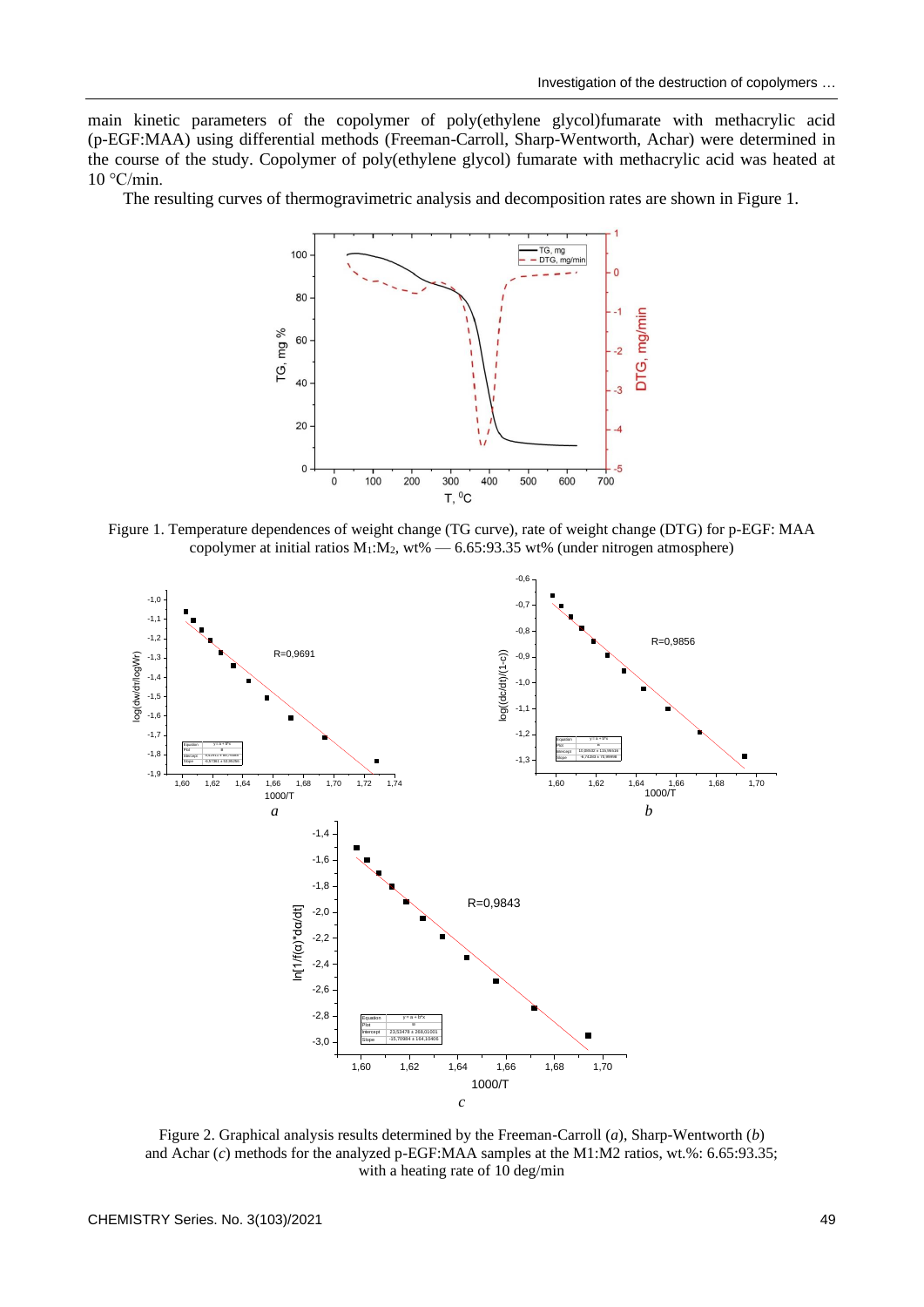In Figure 1 a sample of a copolymer of poly(ethylene glycol) fumarate with methacrylic acid begins to decompose at 200 °C. Then, the beginning of the sample decomposition with the release of volatile substances is observed up to a temperature of about 300 °C. The main stage of the copolymer thermal decomposition occurs from a temperature of  $\sim 320 \text{ °C} \sim 430 \text{ °C}$ . Then the end of the thermal decomposition process can be observed. In this case, the total weight loss of the sample is  $\sim$  74.42 % of the initial weight. A slight change in the rate of weight loss is observed on the DTG curve in the temperature range of 230–270 °С, followed by a sharp increase with a peak at 375 °C.

Based on the data obtained as a result of thermal analysis of the copolymer, the activation energy values were calculated using the Freeman-Carroll, Sharp-Wentworth and Achar methods. The effective values of the activation energy, preexponents and the order of the destruction reaction were established graphically (Fig. 2).

Comparing the graphs, we can conclude that the points have the greatest scatter for the Freeman-Carroll method (Fig. 2.), which leads to an inaccuracy in the estimation of the activation energy values. The straight line has a slope corresponding to the correlation coefficient  $R = 0.9691$ , which is slightly less than the values calculated by the Sharp-Wentworth and Achar methods (Fig. 2).

Table 1 shows the results of the activation energies calculated using three different methods.

Table 1

| Methods         | $E_a$ , kJ/mol | . kJ/mol<br>AG. | . kJ/mol<br>AH. | $\Delta S.$ kJ/mol | $R^2$  |      |
|-----------------|----------------|-----------------|-----------------|--------------------|--------|------|
| Freeman-Carroll | 122.06         | 71.14           | 19.79           | $-178.1$           | 0.9691 | 0.32 |
| Sharp-Wentworth | 127.28         | 76.36           | 125.01          | $-178.10$          | 0.9856 | 0.29 |
| Achar           | 128.57         | 77.65           | 126.29          | $-178.09$          | 0.9843 | 0.28 |

**Kinetic and thermodynamic parameters of the thermal destruction of the p-EGF-MAA copolymer**

As one can see from the table, the data have excellent convergence with an error of less than 5 %. Using the obtained values of the activation energy, we calculated thermodynamic characteristics change in Gibbs energy (∆G) and activation entropy (∆S). We can also observe that the parameters calculated by the Freeman-Carroll method have lower values, while the Achar and Sharp-Wentworth methods give the same results. The positive value of the Gibbs energy ΔG indicates the impossibility of spontaneous implementation of the destruction process.

## *Conclusion*

The kinetic characteristics and thermodynamic parameters of a copolymer of poly(ethylene glycol)fumarate with methacrylic acid have been determined for the first time. Analysis of TG and DTG curves showed sufficient thermal stability of these copolymers in a nitrogen atmosphere. It was found that the main stage of the decomposition of the copolymer occurs in a narrow temperature range, which is confirmed by a peak in the differential curve. The kinetic parameters of the decomposition reaction are calculated by the differential methods, namely Freeman-Carroll, Sharp-Wentworth and Achar methods. The activation energies obtained by these methods have satisfactory convergence. We can also notice that the parameters calculated by the Achar and Sharp-Wentworth methods give more accurate results. In this regard, we recommend application of exactly two of these methods.

### References

1 Седов Л.Н. Ненасыщенные полиэфиры / Л.Н. Седов, З.В. Михайлова. — М.: Химия, 1977. — С. 7, 8.

2 Kandelbauer A. Handbook of Thermoset Plastics / A. Kandelbauer, G. Tondi, O.C. Zaske, S.H. Goodman. — Amsterdam: Elsevier Inc. Chapters, 2014. — P. 6–111.

3 Boenig H.V. Unsaturated Polyesters. Structure and Properties / H.V. Boenig. — Amsterdam: Elsevier Publishing Company, 1964.

4 Wu Y. Acrylated epoxidized soybean oil as a styrene replacement in a dicyclopentadiene-modified unsaturated polyester resin / Y. Wu, K. Li // Journal of Applied Polymer Science. — 2018. — Vol. 135, No. 19. — P. 46212.<https://doi.org/10.1002/app.46212>

5 Burkeev M.Zh. Thermal destruction of copolymers of polypropylene glycol maleate with acrylic acid / M.Zh. Burkeev, A.Zh. Sarsenbekova, E.M. Tazhbaev // Russian Journal of Physical Chemistry A. — 2015. — Vol. 89, No. 12. — Р. 2183–2189. <https://doi.org/10.1134/S0036024415120067>

6 Burkeev M.Zh. New polyampholyte polymers based on polypropylene glycol fumarate with acrylic acid and dimethylaminoethyl methacrylate / M.Zh. Burkeev, G.K. Kudaibergen, G.K. Burkeeva et al. // Russian Journal of Applied Chemis-try. — 2018. — Vol. 91, No. 7. — P. 1145–1152. <https://doi.org/10.1134/S1070427218070121>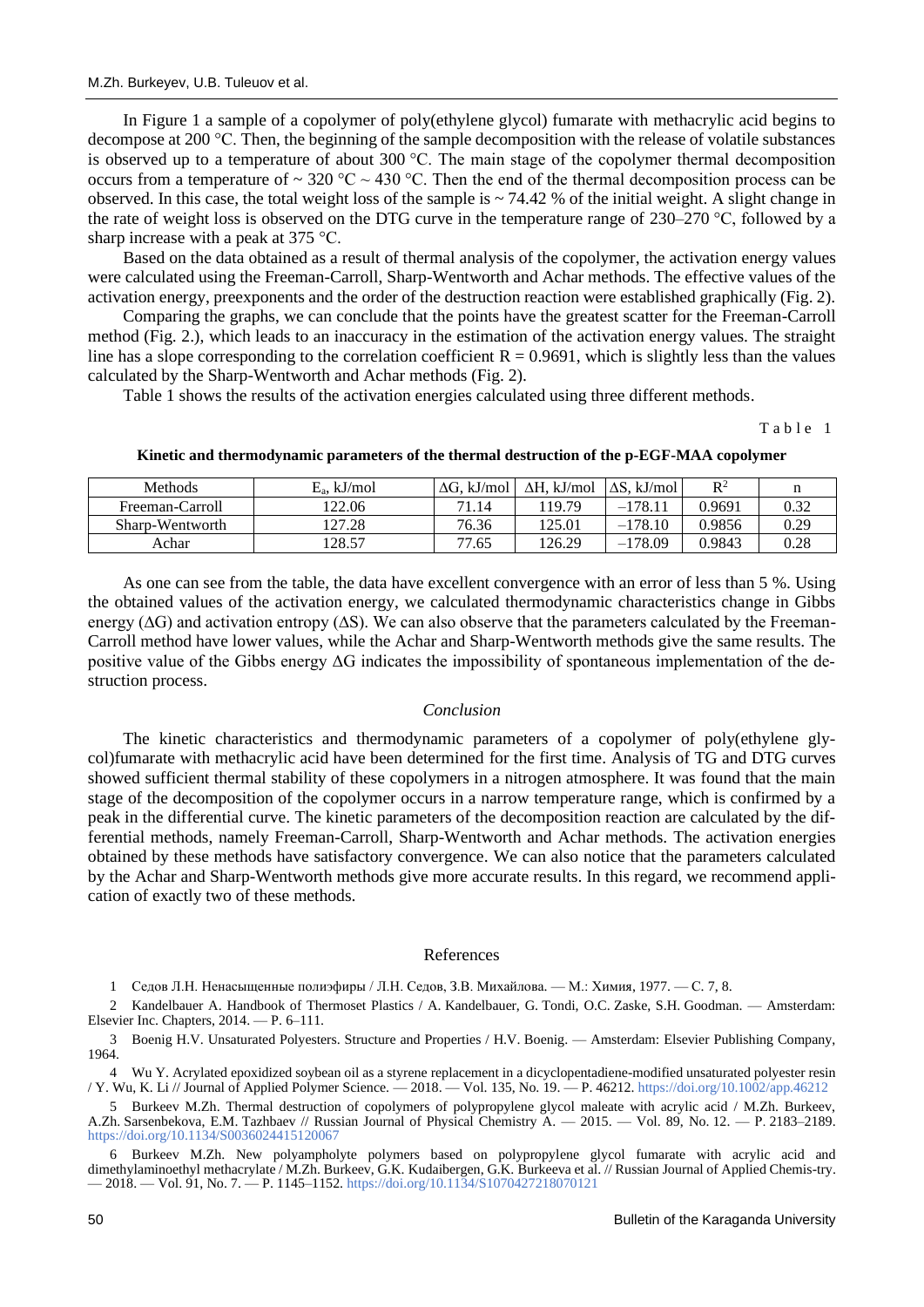7 Burkeev M.Zh. Comparative analysis of the thermal decomposition kinetics of polyethylene glycol fumarate–acrylic acid copolymers / M.Zh. Burkeev, G.K. Kudaibergen et al. // Russian Journal of Physical Chemistry A. — 2019. — Vol. 93, No 7. —P. 1252– 1257. <https://doi.org/10.1134/S0036024419060281>

8 Burkeev M.Zh. The use of differential calculation methods for the destruction of copolymers of poly(ethylene glycol)fumarate with the acrylic acid / M.Zh. Burkeev, A.Zh. Sarsenbekova, A.N. Bolatbay, E.M. Tazhbaev, S.Zh. Davrenbekov, E. Nasikhatuly, E.Zh. Zhakupbekova, A.A. Muratbekova // Bulletin of the Karaganda Univ. Chemistry Series. — 2020. — Vol. 3. — P. 4–11. <https://doi.org/10.31489/2020Ch3/4-10>

9 Burkeev, M.Zh. Synthesis and investigation of copolymer properties on the basis of poly(ethylene glycol)fumarate and methacrylic acid / M.Zh. Burkeev, G.K. Kudaibergen; Ye.M. Tazhbayev, J. Hranicek; G.K. Burkeyeva, A.Zh. Sarsenbekova // Bulletin of the Karaganda Univ. Chemistry Series. — 2019. — Vol. 93. — P. 32–38. <https://doi.org/10.31489/2019Ch1/32-38>

10 Freeman E.S. The application of thermoanalytical techniques to reaction kinetics: The thermogravimetric evaluation of the kinetics of the decomposition of calcium oxalate monohydrate / E.S. Freeman, B. Carroll // J. Phys. Chem. — 1958. — Vol. 62, No. 4. —P. 394–397.

11 Sharp J.H. Kinetic analysis of thermogravimetric data / J.H. Sharp, S.A. Wentworth // Anal. Chem. — 1969. — Vol. 41, No. 14.  $- P. 2060.$ 

12 Achar B.N. Kinetics and mechanism of dehydroxylation processes, III, applications and limitations of dynamic methods / B.N. Achar, G.W. Brindley, J.H. Sharp // Proc. Int. Clay. Conf. — 1966. — P. 67–73.

## М.Ж. Бүркеев, Ұ.Б. Төлеуов, А.Н. Болатбай, Д. Хавличек, С.Ж. Дәуренбеков, Е.М. Тәжбаев, Э.Ж. Жақыпбекова

# **Полиэтиленгликольфумараттың метакрил қышқылымен сополимерлерінің деструкциясын дифференциалдық теңдеулер қолдану арқылы зерттеу**

Мақалада полиэтиленгликольфумараттың метакрил қышқылымен сополимерінің динамикалық режимдегі, азот атмосферасындағы термиялық сипаттамалары алғаш рет зерттелінген. Мәліметтерді өңдеудің үш әртүрлі әдістерін (Фримен-Кэррол, Шарп-Уэнтворт, Ахар) қолдана отырып, термиялық деструкция процесіне кинетикалық сараптау жүргізілді. Сонымен қатар, термодинамикалық сипаттамалар — Гиббс энергиясының өзгеруі (ΔG) энтальпия (ΔН) және активация энтропиясы (ΔS) есептелінді. Сополимердің термогравиметриялық және дифференциалдық термогравиметриялық сараптама қисықтары азот атмосферасында қыздыру жылдамдығы 10°С/мин кезінде зерттелінді. Сополимердің температураның тар интервалында жүрген және дифференциалдық қисықтағы шыңмен дәлелденген ыдырауының негізгі кезеңі анықталды. Үлгінің массасының азаюымен байланысты сополимердің реакция жылдамдығының өзгеруі көрсетілді. Кинетикалық сараптау нәтижелерінің зерттелінген қосылыстардың молекулалық құрылымына байланыстылығы көрсетілген. Фримен-Кэррол әдісімен табылған активация энергиясының мәні төменірек шамаға ие, ал Ахар мен Шарп-Уэнтворт әдістері бірдей нәтижелер береді.

*Кілт сөздер*: динамикалық термогравиметрия, термиялық деструкция, полиэтиленгликольфумараттың метакрил қышқылымен сополимері, активация энергиясы.

### М.Ж. Буркеев, У.Б. Толеуов, А.Н. Болатбай, Д. Хавличек, С.Ж. Дауренбеков, Е.М. Тажбаев, Э.Ж. Жакупбекова

# **Исследования деструкции сополимеров полиэтиленгликольфумарата с метакриловой кислотой с использованием дифференциальных уравнений**

В статье впервые изучены термические характеристики сополимера полиэтиленгликольфумарата с метакриловой кислотой в динамическом режиме, в атмосфере азота. Проведен кинетический анализ процесса термической деструкции с использованием трех разных методов обработки данных (Фримена– Кэрролла, Шарпа–Уэнтворта, Ахара). Также были рассчитаны термодинамические характеристики изменение энергии Гиббса (∆G), энтальпии (∆Н) и энтропии активации (∆S). Кривые термогравиметрического и дифференциального термогравиметрического анализа сополимера были изучены в атмосфере азота при скорости нагревания 10ºС/мин. Были установлены основные этапы разложения сополимера, происходящие в узком интервале температур, который подтверждается пиком на дифференциальной кривой. Были показаны изменения скорости реакции сополимера в связи с убыванием массы образца. Показано, что результаты кинетического анализа зависят от молекулярной структуры исследуемых соединений. Значения энергии активации, найденные методом Фримена–Кэррола, имеют более низкие значения, а методы Ахара и Шарпа–Уэнтворта дают одинаковые результаты.

*Ключевые* слова: динамическая термогравиметрия, термическая деструкция, сополимер полиэтиленгликольфумарата с метакриловой кислотой, энергия активации.